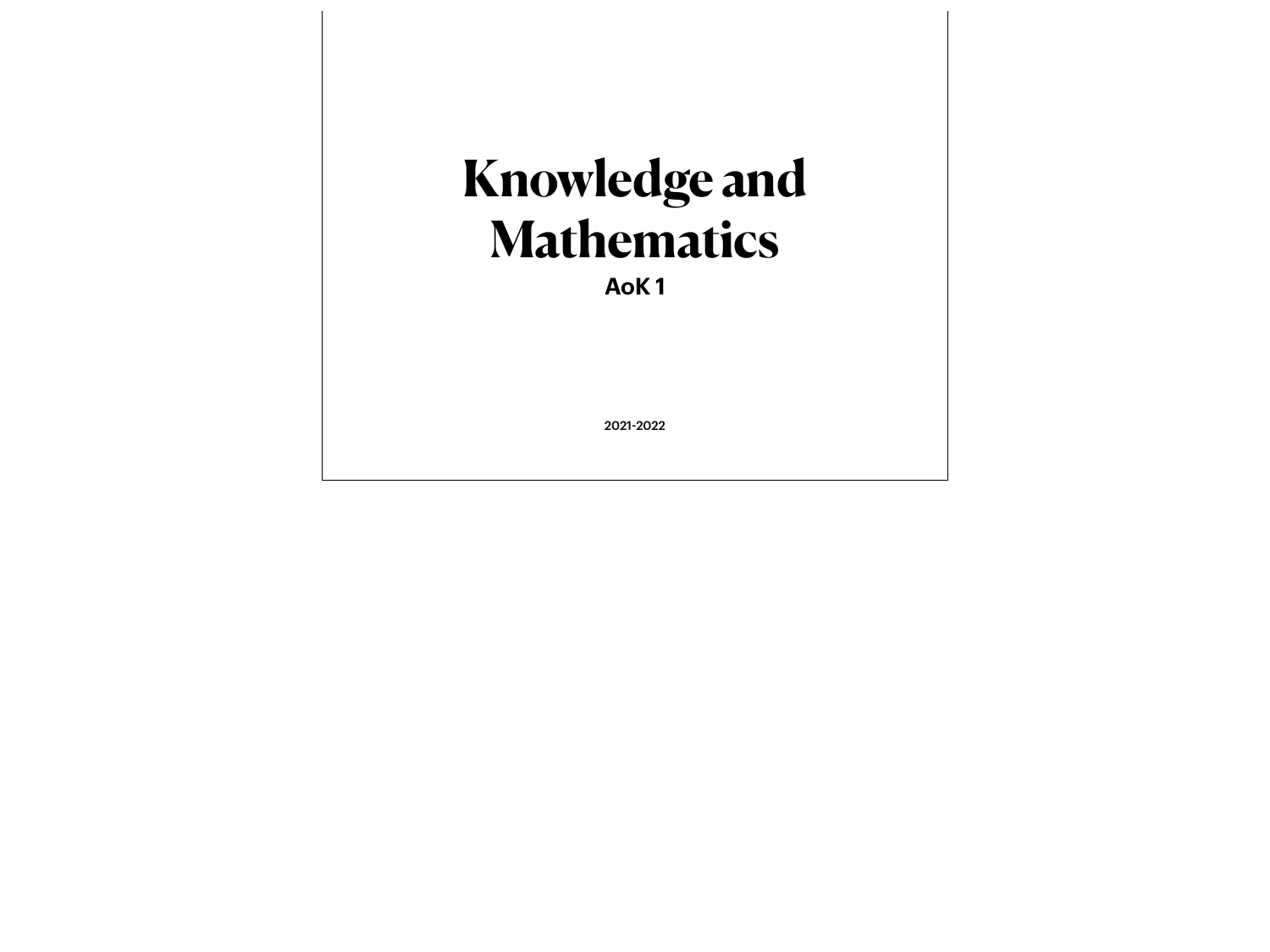# **Thinking about math**

Describe the most significant experience, good, bad or otherwise you have had regarding mathematics?

Why, more than any other area of knowledge, does math seem to divide people who like it or hate it and who are good at it v. those who believe they are not good at it?

What, if anything, is beyond the scope of mathematics? Explain your answer? Another way to think about this is, is there anything that we will never be able to describe or explain mathematically?

Is mathematical description more accurate, are mathematical explanations more true, and are mathematical predictions more certain than those of other AoK?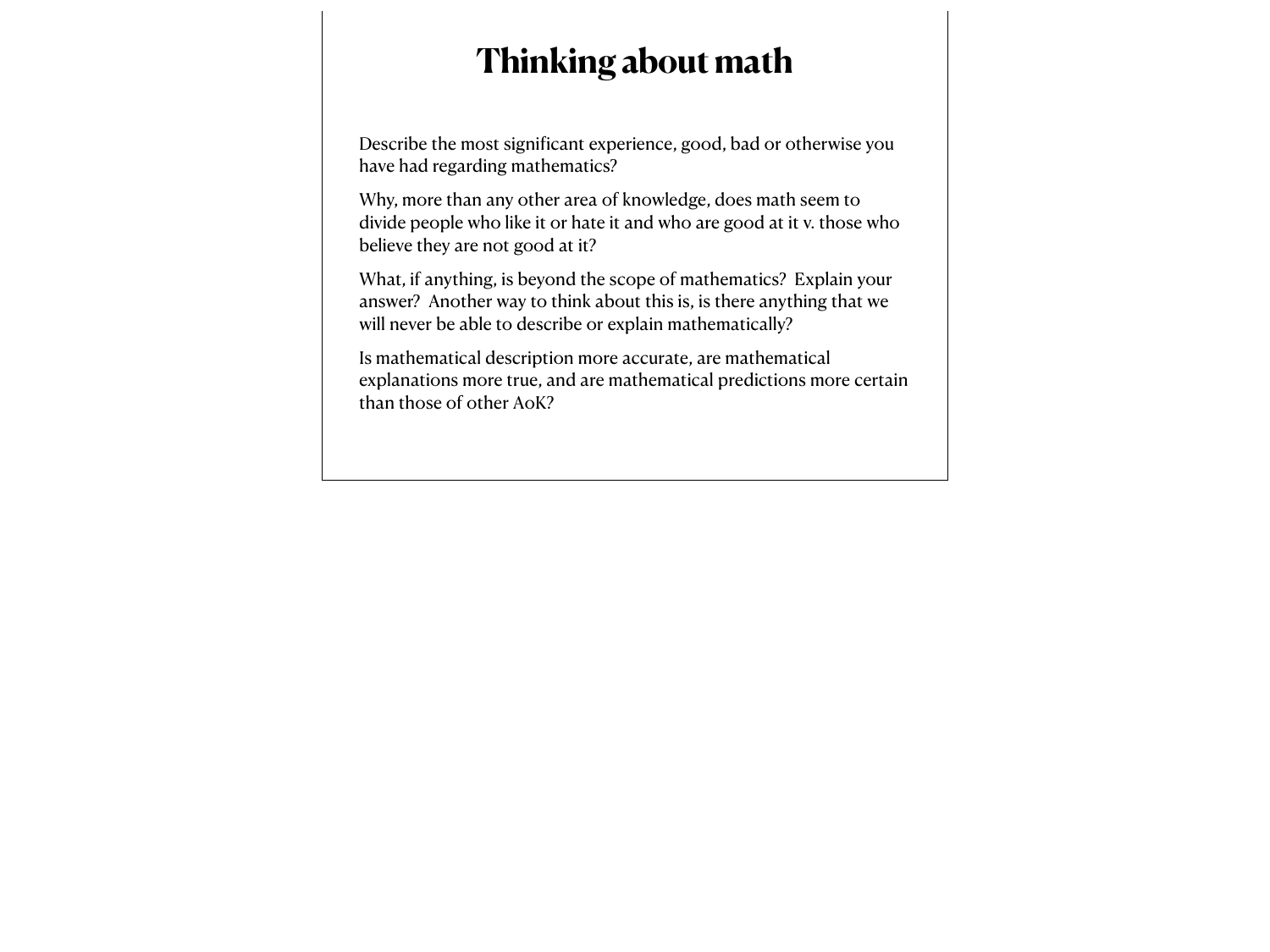### **Is Math a language?**

Characteristics of language according to Anne Marie Helmstine:

There must be a **vocabulary** of words or symbols.

**Meaning** must be attached to the words or symbols.

A language employs **grammar**, which is a set of rules that outline how vocabulary is used

A **syntax** organizes symbols into linear structures or propositions (by linear structure we mean the order by which a sentence properly conveys meaning)

A **narrative** or discourse consists of strings of syntactic propositions.

There must be (or have been) a group of **people who use and understand the symbols.**

**In your groups, explain, using the mathematical proof on the next slide, how math meets all of the above requirements. Be prepared to explain your analysis to the class at the front board, labeling the each of the elements Helmstine sees as necessary for something to be a language**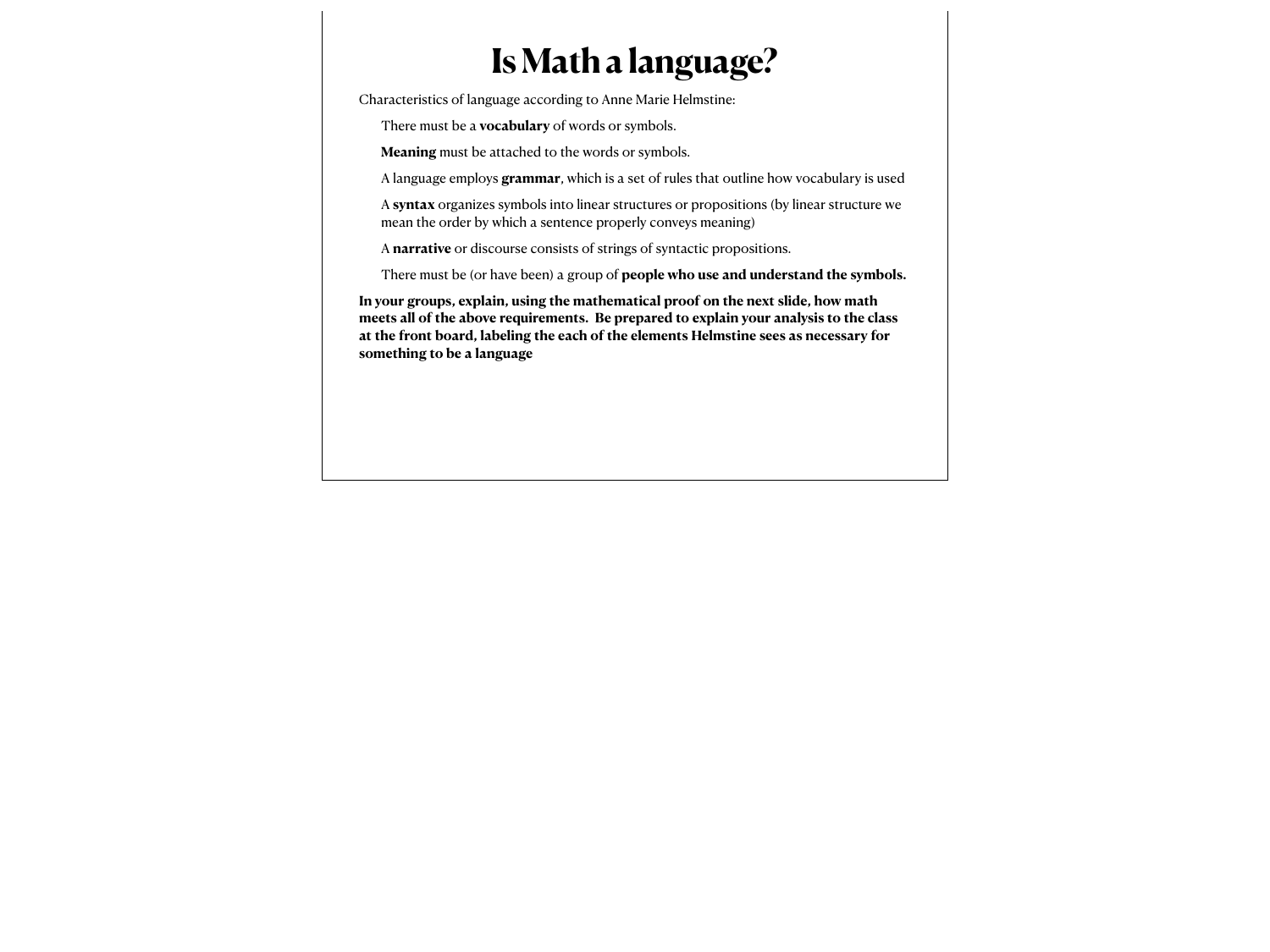

Wikibooks. Accessed 2.28.22 at https://en.wikibooks.org/wiki/Trigonometry/Proof: Angles sum to 180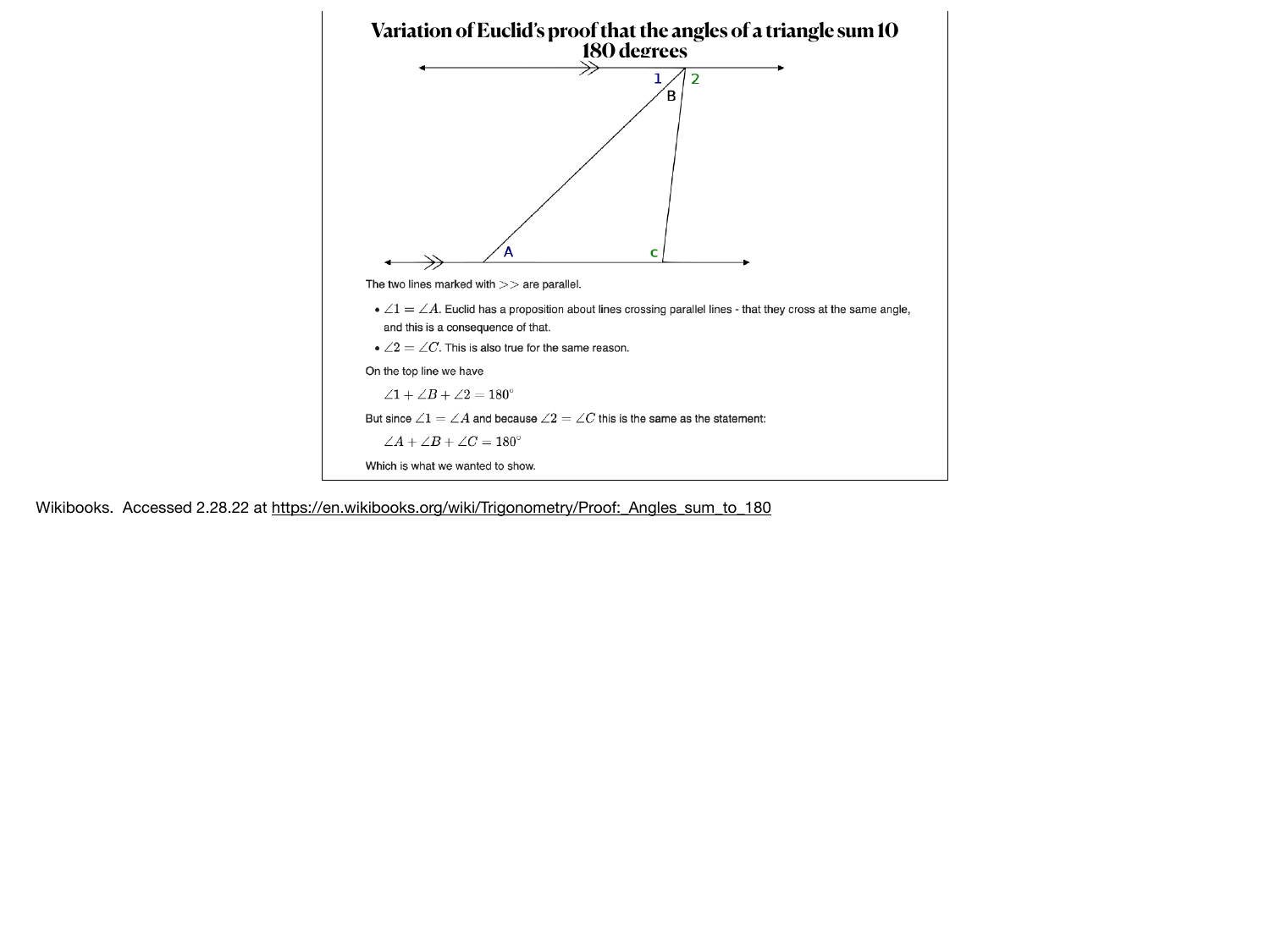# **Necessary and sufficient conditions**

"A necessary condition is a condition that must be present for an event to occur.

A sufficient condition is a condition or set of conditions that will produce the event.

A necessary condition must be there, but it alone does not provide sufficient cause for the occurrence of the event.

Only the sufficient grounds can do this. In other words, all of the necessary elements must be there."

**Helmstine's list contains conditions necessary for something to be a language. Are the items on this list sufficient for something to be called a language? Can you think of any conditions that she may not have included?**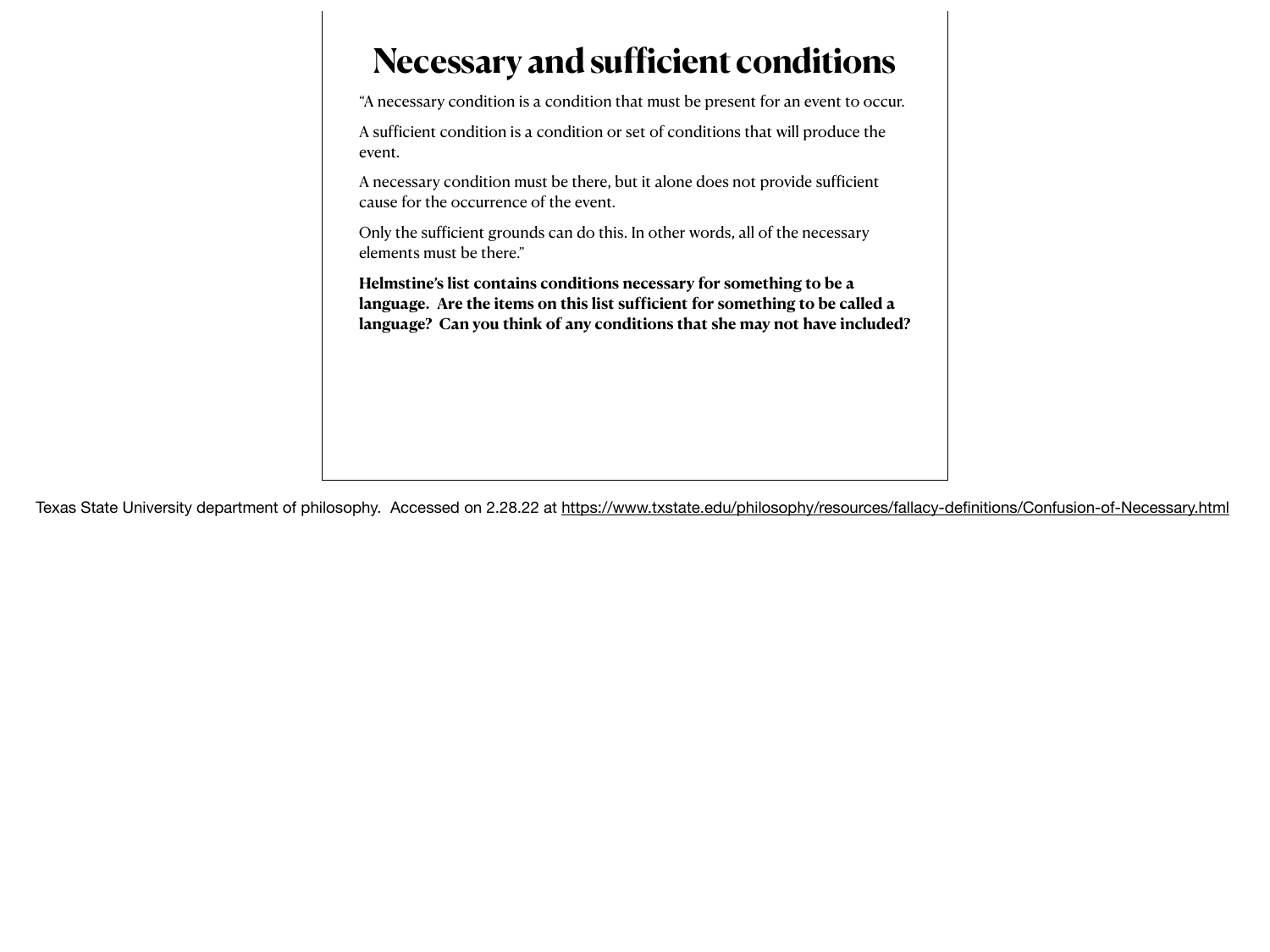# **The Brain and Language**

**Listen to the following story from Indiana Public Media. Does this argument disprove the idea that math is a language?**

 $\int_{R_{\bullet}} T(x) \cdot \left( \frac{\partial}{\partial \theta} \ln L(x, \theta) \right) \cdot f(x, \theta) dx = \int_{R_{\bullet}} T(x) \cdot \left( \frac{\partial}{\partial \theta} \ln L(x, \theta) \right) \cdot f(x, \theta) dx = \int_{R_{\bullet}} T(x) \cdot f(x) dx = \int_{R_{\bullet}} T(x) \cdot f(x) dx = \int_{R_{\bullet}} T(x) dx$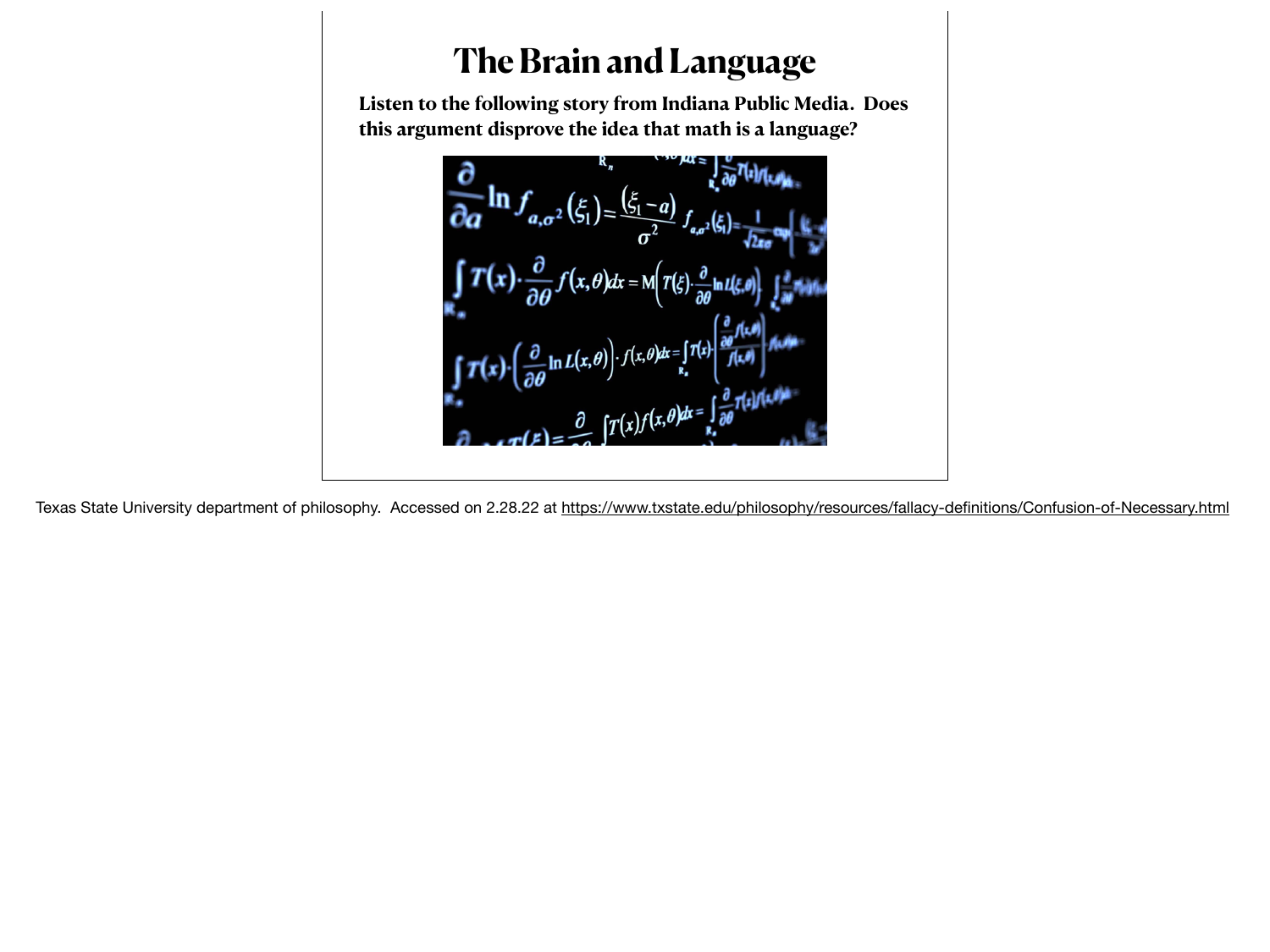# **Your assignment for Wednesday . . .**

Dudes, gentes and others in da class - Hear Be the critical do do for Wotan's day.

REEd [Why do humans have numbers](https://dhaydock.org/2021-2022/ToK%2011/Knoweldge%20and%20mathematics/ToK%2011%20-%20Why%20do%20Humans%20Have%20Numbers,%202122.pdf).

Tern, tern tern it in on pathetic microsooft platform we use.

No be late, No f'n credit be given for slacksters!

Kapiche?

**What am I asking you to do and how does this relate to today's discussion?**